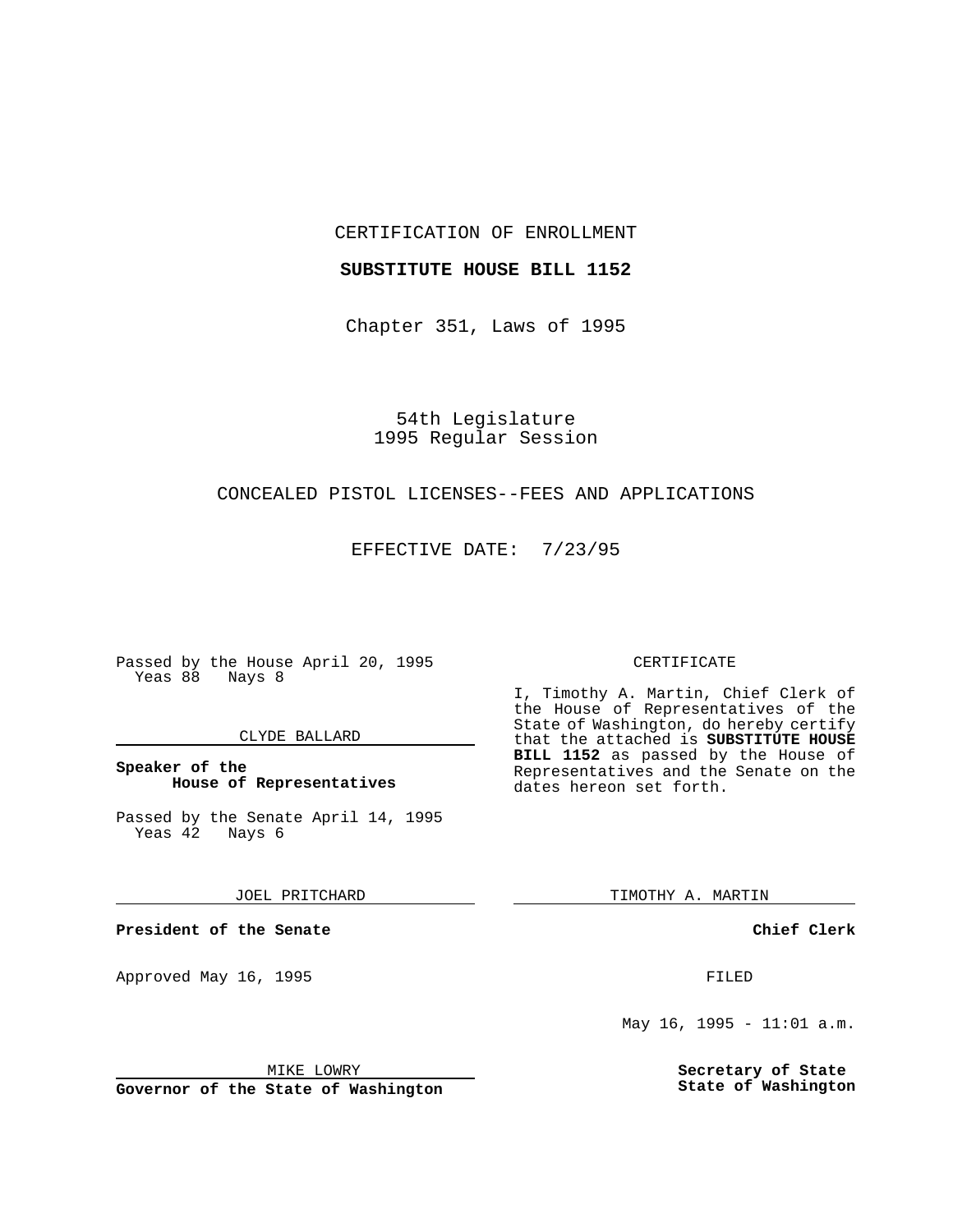# **SUBSTITUTE HOUSE BILL 1152** \_\_\_\_\_\_\_\_\_\_\_\_\_\_\_\_\_\_\_\_\_\_\_\_\_\_\_\_\_\_\_\_\_\_\_\_\_\_\_\_\_\_\_\_\_\_\_

\_\_\_\_\_\_\_\_\_\_\_\_\_\_\_\_\_\_\_\_\_\_\_\_\_\_\_\_\_\_\_\_\_\_\_\_\_\_\_\_\_\_\_\_\_\_\_

## AS AMENDED BY THE SENATE

Passed Legislature - 1995 Regular Session

#### **State of Washington 54th Legislature 1995 Regular Session**

**By** House Committee on Law & Justice (originally sponsored by Representatives Pennington, Buck, Smith, Sherstad, Beeksma, Hargrove, Campbell, Chappell, Basich, Sheldon, Backlund, L. Thomas, Thompson, Foreman, Benton, McMorris, Robertson, Goldsmith, McMahan, Chandler, Clements, Mulliken, Johnson, D. Schmidt, B. Thomas, Delvin, Koster, Hymes, Skinner, Mielke and Padden)

Read first time 02/13/95.

1 AN ACT Relating to fees for concealed pistol licenses; and 2 reenacting and amending RCW 9.41.070.

3 BE IT ENACTED BY THE LEGISLATURE OF THE STATE OF WASHINGTON:

4 **Sec. 1.** RCW 9.41.070 and 1994 sp.s. c 7 s 407 and 1994 c 190 s 2 5 are each reenacted and amended to read as follows:

 (1) The ((judge of a court of record, the)) chief of police of a 7 municipality( $(\tau)$ ) or the sheriff of a county( $(\tau)$ ) shall within thirty days after the filing of an application of any person, issue a license to such person to carry a pistol concealed on his or her person within 10 this state for  $((f_{\text{out}}))$  five years from date of issue, for the purposes of protection or while engaged in business, sport, or while traveling. However, if the applicant does not have a valid permanent Washington driver's license or Washington state identification card or has not been a resident of the state for the previous consecutive ninety days, the issuing authority shall have up to sixty days after the filing of the application to issue a license. The issuing authority shall not refuse to accept completed applications for concealed pistol licenses during regular business hours.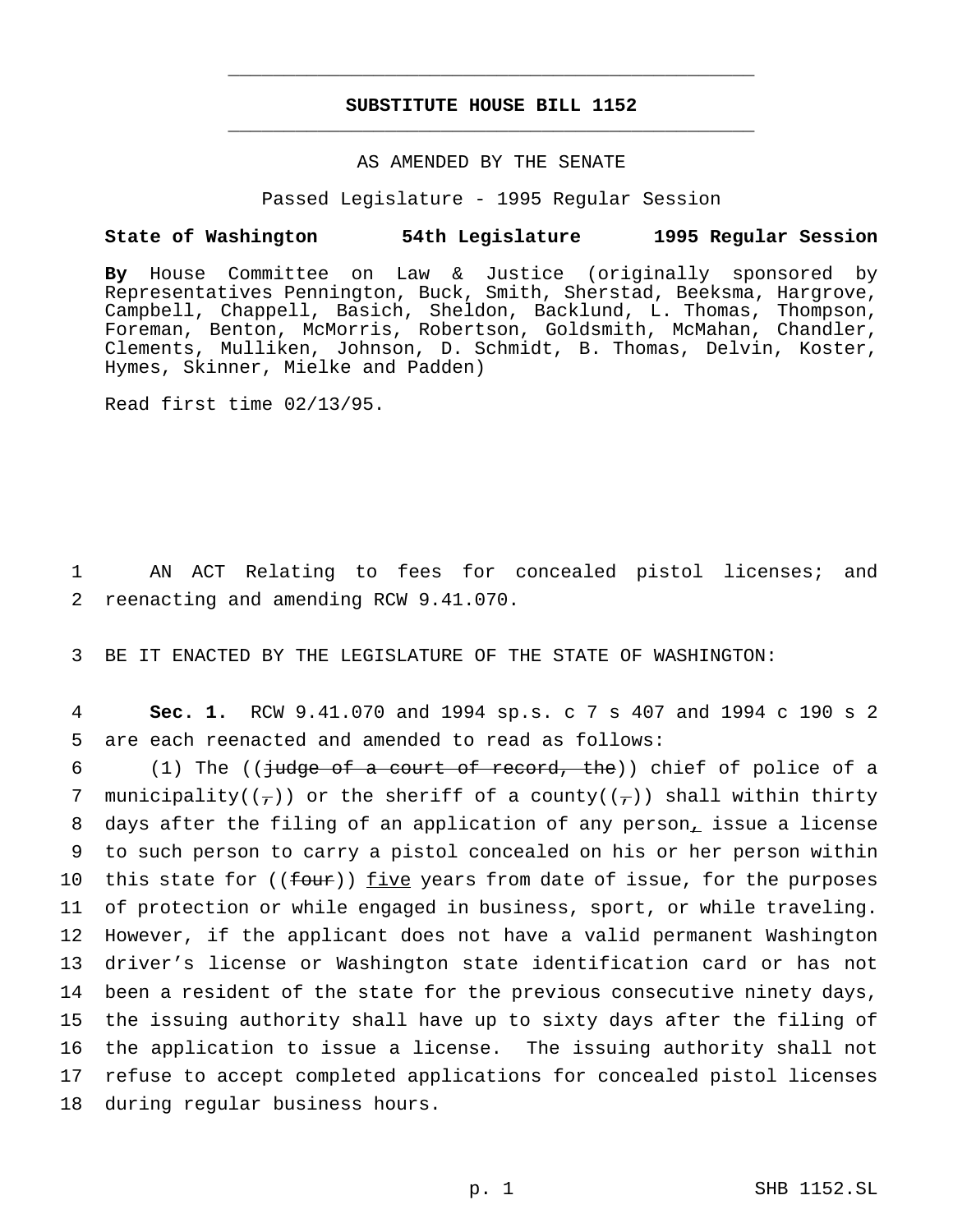The applicant's constitutional right to bear arms shall not be 2 denied, unless ((he or she)):

 (a) He or she is ineligible to possess a firearm under the provisions of RCW 9.41.040 or 9.41.045;

 (b) The applicant's concealed pistol license is in a revoked status;

7 (c) He or she is under twenty-one years of age;

 $((\{e\})$   $(d)$  He or she is subject to a court order or injunction regarding firearms pursuant to RCW 9A.46.080, 10.14.080, 10.99.040, 10.99.045, 26.09.050, 26.09.060, 26.10.040, 26.10.115, 26.26.130, 26.26.137, 26.50.060, or 26.50.070;

12  $((\{d\})$  (e) He or she is free on bond or personal recognizance pending trial, appeal, or sentencing for a serious offense;

14 ( $(\{e\})$ ) <u>(f) He or she h</u>as an outstanding warrant for his or her arrest from any court of competent jurisdiction for a felony or misdemeanor;

17 ( $(\{\pm\})$ ) (g) He or she has been ordered to forfeit a firearm under 18 RCW  $9.41.098(1)((\{d\}))$  (e) within one year before filing an application to carry a pistol concealed on his or her person; or

20  $((+g))$   $(h)(i)$  He or she has been convicted of any crime against a child or other person listed in RCW 43.43.830(5).

22 (ii) Except as provided in  $((\{g\}))(\hbar)(iii)$  of this subsection, any person who becomes ineligible for a concealed pistol license as a 24 result of a conviction for a crime listed in  $((\{q\}))(h)(i)$  of this subsection and then successfully completes all terms of his or her sentence, as evidenced by a certificate of discharge issued under RCW 9.94A.220 in the case of a sentence under chapter 9.94A RCW, and has not again been convicted of any crime and is not under indictment for any crime, may, one year or longer after such successful sentence completion, petition a court of record for a declaration that the person is no longer ineligible for a concealed pistol license under  $((\frac{1}{9}))(h)(i)$  of this subsection.

 (iii) No person convicted of a serious offense as defined in RCW 9.41.010 may have his or her right to possess firearms restored, unless the person has been granted relief from disabilities by the secretary of the treasury under 18 U.S.C. Sec. 925(c), or RCW 9.41.040 (3) or (4) applies.

 (2) The issuing authority shall check with the national crime information center, the Washington state patrol electronic data base,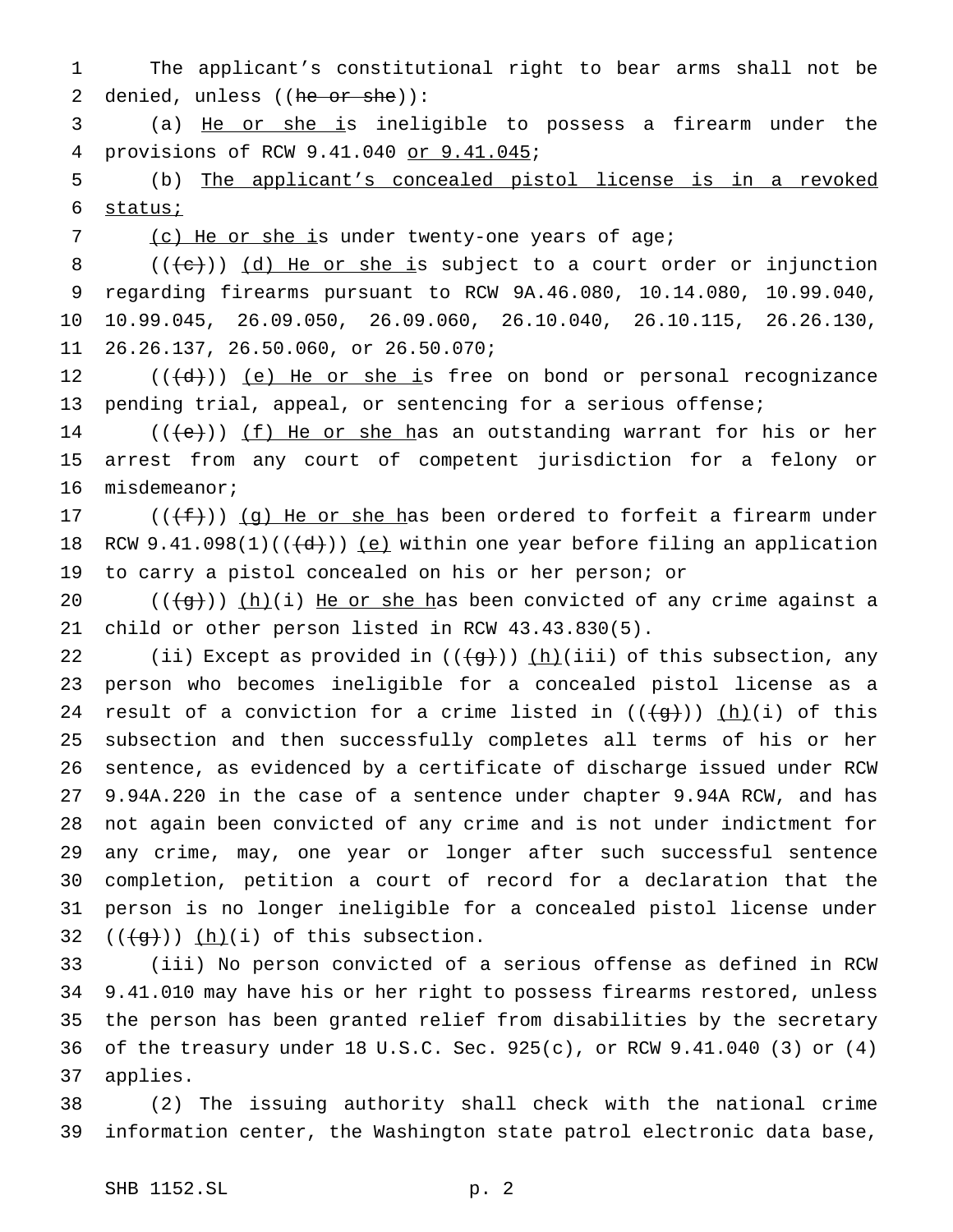the department of social and health services electronic data base, and with other agencies or resources as appropriate, to determine whether 3 the applicant is ineligible under RCW 9.41.040 or 9.41.045 to possess 4 a ((pistol)) firearm and therefore ineligible for a concealed pistol license. This subsection applies whether the applicant is applying for a new concealed pistol license or to renew a concealed pistol license.

 (3) Any person whose firearms rights have been restricted and who has been granted relief from disabilities by the secretary of the treasury under 18 U.S.C. Sec. 925(c) or who is exempt under 18 U.S.C. Sec. 921(a)(20)(A) shall have his or her right to acquire, receive, transfer, ship, transport, carry, and possess firearms in accordance with Washington state law restored except as otherwise prohibited by this chapter.

14 (4) The license application shall ((be in triplicate, in form to be 15 prescribed by the department of licensing, and shall)) bear the full 16 name, ((street)) residential address, telephone number at the option of 17 the applicant, date and place of birth, race, gender, description, not 18 more than two complete sets of fingerprints, and signature of the licensee, and the licensee's driver's license number or state identification card number if used for identification in applying for the license. A signed application for a concealed pistol license shall constitute a waiver of confidentiality and written request that the department of social and health services, mental health institutions, and other health care facilities release information relevant to the applicant's eligibility for a concealed pistol license to an inquiring court or law enforcement agency.

 The application for an original license shall include two complete 28 sets of fingerprints to be forwarded to the Washington state patrol. 29 The license and application shall contain a warning substantially as follows:

 CAUTION: Although state and local laws do not differ, federal law and state law on the possession of firearms differ. If you are prohibited by federal law from possessing a firearm, you may be prosecuted in federal court. A state license is not a defense to a federal prosecution.

36 The license ((application)) shall contain a description of the major differences between state and federal law and an explanation of the fact that local laws and ordinances on firearms are preempted by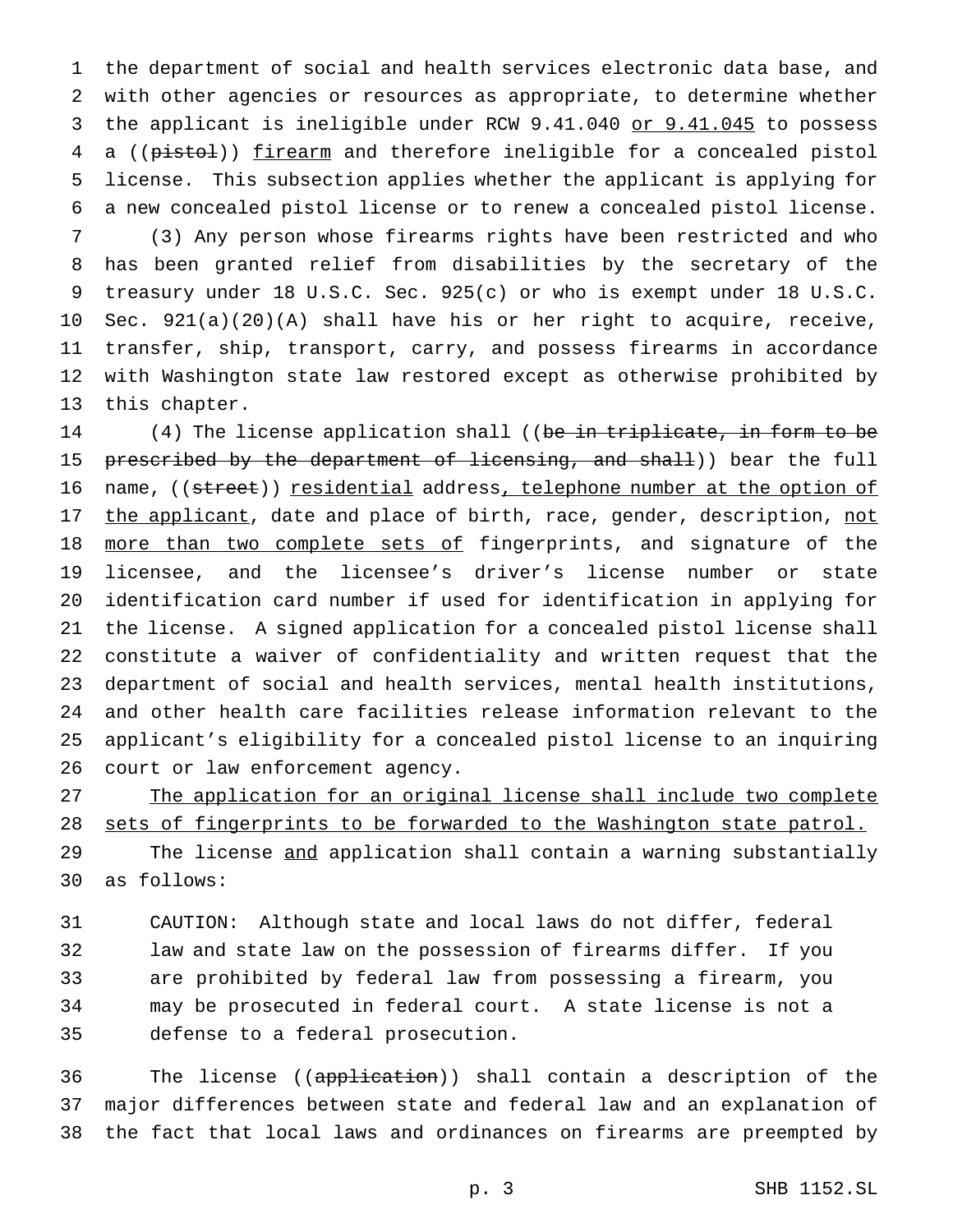1 state law and must be consistent with state law. The application shall 2 contain questions about the applicant's eligibility under RCW 9.41.040 3 to possess a pistol, the applicant's place of birth, and whether the 4 applicant is a United States citizen((, and whether he or she has been 5 required to register with the state or federal government and has an 6 identification or registration number)). The applicant shall not be 7 required to produce a birth certificate or other evidence of 8 citizenship. A person who is not a citizen of the United States shall 9 meet the additional requirements of RCW 9.41.170 and produce proof of 10 compliance with RCW 9.41.170 upon application. The license shall be in 11 triplicate and in a form to be prescribed by the department of 12 licensing.

 The original thereof shall be delivered to the licensee, the duplicate shall within seven days be sent by registered mail to the director of licensing and the triplicate shall be preserved for six years, by the authority issuing the license.

17 The department of licensing shall make available to law enforcement 18 and corrections agencies, in an on-line format, all information 19 received under this subsection.

20 (5) The nonrefundable fee, paid upon application, for the original 21 ((issuance of a four-year)) five-year license shall be ((fifty)) 22 thirty-six dollars plus additional charges imposed by the federal 23 bureau of investigation that are passed on to the applicant. No other 24 state or local branch or unit of government may impose any additional 25 charges on the applicant for the issuance of the license.

26 The fee shall be distributed as follows:

27 (a) Fifteen dollars shall be paid to the state general fund;

28 (b) ((<del>Ten</del>)) Four dollars shall be paid to the agency taking the 29 fingerprints of the person licensed;

30 (c) ((Fifteen)) Fourteen dollars shall be paid to the issuing 31 authority for the purpose of enforcing this chapter; and

32 (d) ((<del>Ten</del>)) Three dollars to the firearms range account in the 33 general fund.

34 (6) The fee for the renewal of such license shall be  $((fiff y))$ 35 thirty-two dollars. No other branch or unit of government may impose 36 any additional charges on the applicant for the renewal of the license. 37 The renewal fee shall be distributed as follows:

38 (a) ((Twenty)) Fifteen dollars shall be paid to the state general 39 fund;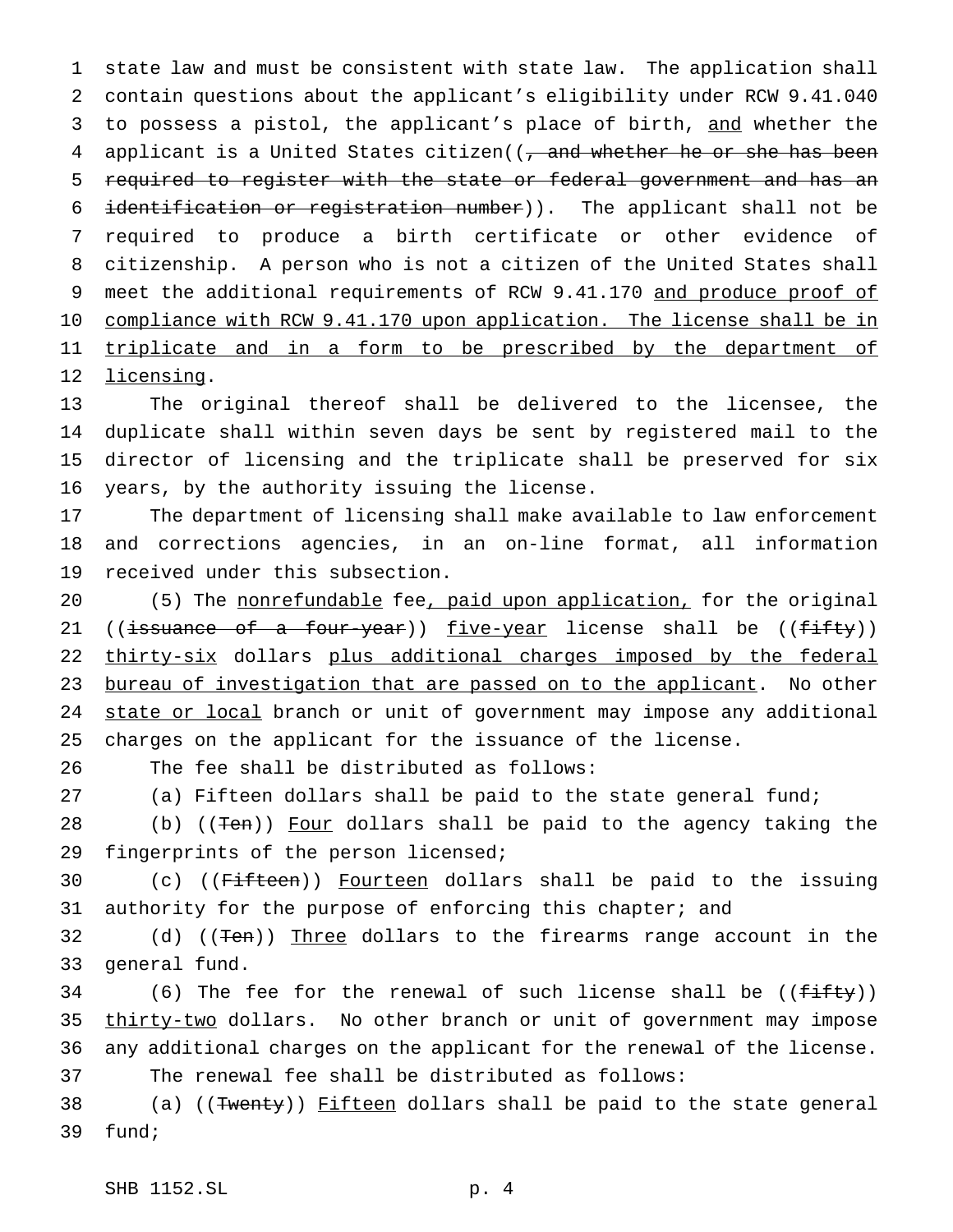1 (b) ((Twenty)) Fourteen dollars shall be paid to the issuing authority for the purpose of enforcing this chapter; and

 (c) ((Ten)) Three dollars to the firearms range account in the general fund.

 (7) The fee for replacement of lost or damaged licenses is ten dollars to be paid to the issuing authority.

 (8) Payment shall be by cash, check, or money order at the option of the applicant. Additional methods of payment may be allowed at the option of the issuing authority.

 $((+8))$  (9) A licensee may renew a license if the licensee applies for renewal within ninety days before or after the expiration date of the license. A license so renewed shall take effect on the expiration date of the prior license. A licensee renewing after the expiration 14 date of the license must pay a late renewal penalty of ((twenty)) ten dollars in addition to the renewal fee specified in subsection (6) of this section. The fee shall be distributed as follows:

17 (a) ((Ten)) Three dollars shall be deposited in the state wildlife fund and used exclusively for the printing and distribution of a pamphlet on the legal limits of the use of firearms, firearms safety, and the preemptive nature of state law. The pamphlet shall be given to each applicant for a license; and

22 (b) ((Ten)) Seven dollars shall be paid to the issuing authority for the purpose of enforcing this chapter.

 $((+9))$  (10) Notwithstanding the requirements of subsections (1) 25 through  $((+8))$   $(9)$  of this section, the chief of police of the municipality or the sheriff of the county of the applicant's residence may issue a temporary emergency license for good cause pending review under subsection (1) of this section.

 $((+10))$   $(11)$  A political subdivision of the state shall not modify the requirements of this section or chapter, nor may a political subdivision ask the applicant to voluntarily submit any information not required by this section.

 $((+11))$   $(12)$  A person who knowingly makes a false statement regarding citizenship or identity on an application for a concealed pistol license is guilty of false swearing under RCW 9A.72.040. In addition to any other penalty provided for by law, the concealed pistol license of a person who knowingly makes a false statement shall be revoked, and the person shall be permanently ineligible for a concealed pistol license.